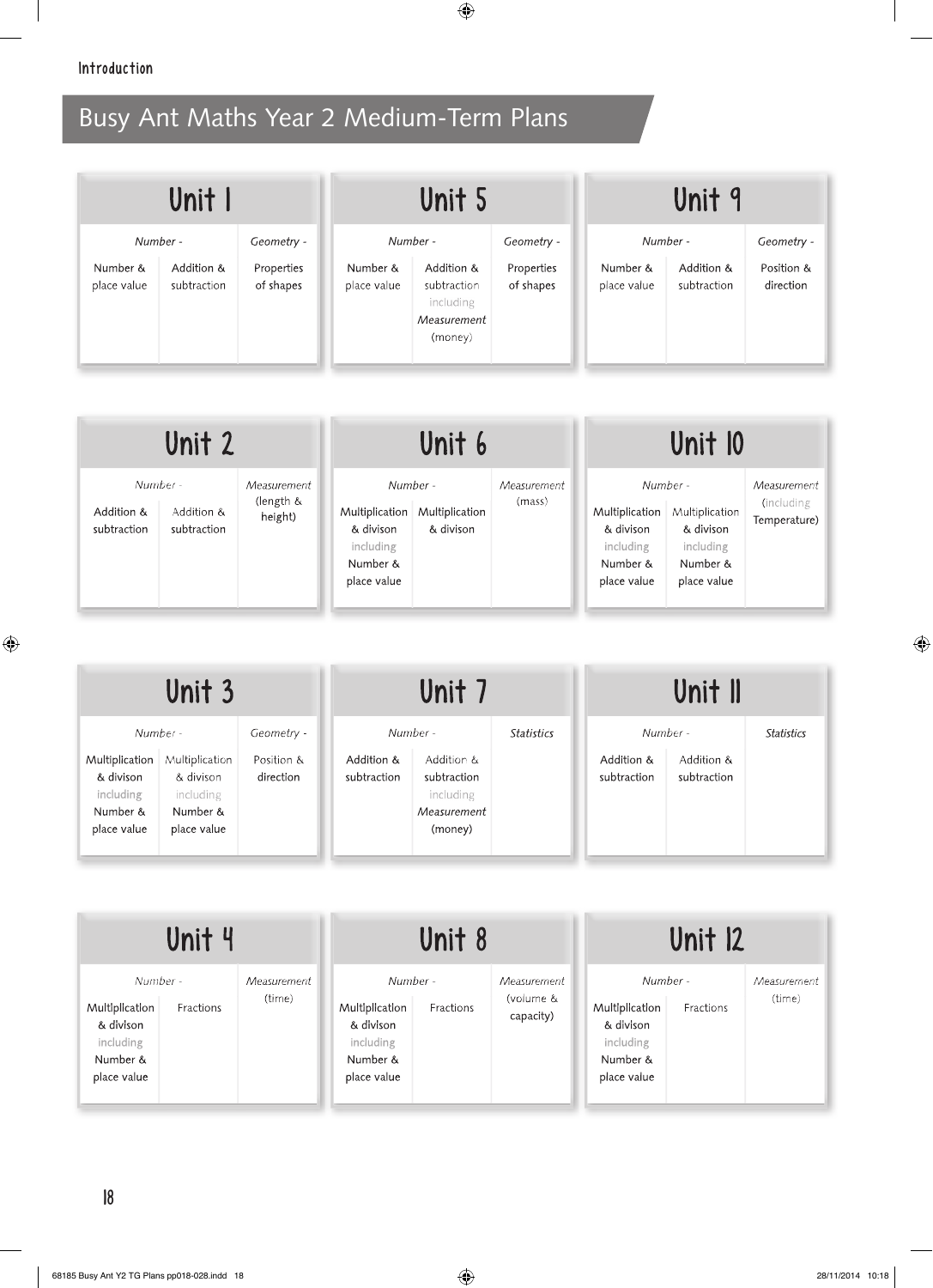| Number – Number and place value<br>Number - Addition and subtraction<br>Unit 1<br>Geometry – Properties of shapes                                        |                                                                                                                                        |                |
|----------------------------------------------------------------------------------------------------------------------------------------------------------|----------------------------------------------------------------------------------------------------------------------------------------|----------------|
| National Curriculum attainment targets<br>Pupils should be taught to:                                                                                    | Lesson objectives<br>Pupils will be taught to:                                                                                         | Lesson         |
| Number - Number and place value                                                                                                                          | Week 1                                                                                                                                 |                |
| • recognise the place value of each digit in a two-digit<br>number (tens, ones)<br>• identify, represent and estimate numbers using different            | • Read and write numbers to 50 in numerals<br>• Recognise the place value of each digit in a two-digit number up to 50<br>(tens, ones) | $\mathbf{1}$   |
| representations, including the number line                                                                                                               | • Compare and order numbers from 0 up to 50; use < and > signs                                                                         | 2              |
| • compare and order numbers from 0 up to 100; use <, ><br>and $=$ signs                                                                                  | • Read and write numbers to 50 in words                                                                                                | 3              |
| • read and write numbers to at least 100 in numerals and<br>in words                                                                                     | • Use place value and number facts to solve problems                                                                                   | $\overline{4}$ |
| • use place value and number facts to solve problems                                                                                                     |                                                                                                                                        |                |
| Number – Addition and subtraction                                                                                                                        | Week 2                                                                                                                                 |                |
| • recall and use addition and subtraction facts to 20<br>fluently                                                                                        | • Understand that addition of two numbers can be done in any order<br>(commutative rule) but subtraction cannot                        | 1              |
| • show that addition of two numbers can be done in any                                                                                                   | • Recall and use addition and subtraction facts to 20                                                                                  | 2              |
| order (commutative) and subtraction of one number<br>from another cannot                                                                                 | . Recognise and use the inverse relationship between addition and<br>subtraction, and use this to check calculations                   | 3              |
| • recognise and use the inverse relationship between<br>addition and subtraction and use this to check<br>calculations and solve missing number problems | . Recall and use addition and subtraction facts to 20, using number lines, and<br>understand the term 'difference'                     | 4              |
| Geometry - Properties of shapes                                                                                                                          | Week 3                                                                                                                                 |                |
| • identify and describe the properties of 2-D shapes,                                                                                                    | • Identify and describe the properties of 2-D shapes                                                                                   | 1              |
| including the number of sides and line symmetry in a<br>vertical line                                                                                    | · Identify and describe the properties of 2-D shapes, including the number of<br>sides and line symmetry in a vertical line            | $\overline{2}$ |
| • compare and sort common 2-D shapes<br>• draw lines and shapes using a straight edge *                                                                  | • Draw straight lines and 2D shapes using a straight edge                                                                              | 3              |
|                                                                                                                                                          | • Compare and sort common 2D shapes using appropriate mathematical<br>vocabulary (including quadrilateral)                             | 4              |

| Number - Addition and subtraction<br>Unit 2<br>Measurement (length & height)                                                                                                                                                                                                                                                                                                                                                                                                                    |                                                                                                                                                                            |                |
|-------------------------------------------------------------------------------------------------------------------------------------------------------------------------------------------------------------------------------------------------------------------------------------------------------------------------------------------------------------------------------------------------------------------------------------------------------------------------------------------------|----------------------------------------------------------------------------------------------------------------------------------------------------------------------------|----------------|
| National Curriculum attainment targets<br>Pupils should be taught to:                                                                                                                                                                                                                                                                                                                                                                                                                           | Lesson objectives<br>Pupils will be taught to:                                                                                                                             | Lesson         |
| Number - Multiplication and division                                                                                                                                                                                                                                                                                                                                                                                                                                                            | Week 1                                                                                                                                                                     |                |
| • solve problems with addition and subtraction:<br>- using concrete objects and pictorial representations.<br>including those involving numbers, quantities and<br>measures<br>- applying their increasing knowledge of mental<br>methods<br>• recall and use addition and subtraction facts to 20<br>fluently, and derive and use related facts up to 100<br>• recognise and use the inverse relationship between<br>addition and subtraction and use this to solve missing<br>number problems | . Recall and use addition and subtraction facts to 20, and derive and use<br>related facts<br>• Apply increasing knowledge of mental methods                               | 1              |
|                                                                                                                                                                                                                                                                                                                                                                                                                                                                                                 | . Recall and use addition facts to 20 fluently, and derive and use related facts<br>up to 100<br>• Apply increasing knowledge of mental methods                            | $\overline{2}$ |
|                                                                                                                                                                                                                                                                                                                                                                                                                                                                                                 | . Recall and use subtraction facts to 20, and derive and use related facts up<br>to $100$<br>• Apply increasing knowledge of mental methods                                | 3              |
|                                                                                                                                                                                                                                                                                                                                                                                                                                                                                                 | • Use patterns of similar calculations<br>• Apply increasing knowledge of mental methods                                                                                   | $\overline{4}$ |
|                                                                                                                                                                                                                                                                                                                                                                                                                                                                                                 | Week 2                                                                                                                                                                     |                |
|                                                                                                                                                                                                                                                                                                                                                                                                                                                                                                 | • Add a one-digit number to a multiple of 10                                                                                                                               | 1              |
|                                                                                                                                                                                                                                                                                                                                                                                                                                                                                                 | • Subtract a one-digit number from a multiple of 10                                                                                                                        | 2              |
|                                                                                                                                                                                                                                                                                                                                                                                                                                                                                                 | • Solve missing number problems involving addition<br>• Recognise and use the inverse relationship between addition and<br>subtraction to solve missing number problems    | 3              |
|                                                                                                                                                                                                                                                                                                                                                                                                                                                                                                 | • Solve missing number problems involving subtraction<br>• Recognise and use the inverse relationship between addition and<br>subtraction to solve missing number problems | $\overline{4}$ |
| Measurement (length & height)                                                                                                                                                                                                                                                                                                                                                                                                                                                                   | Week 3                                                                                                                                                                     |                |
| • choose and use appropriate standard units to estimate                                                                                                                                                                                                                                                                                                                                                                                                                                         | · Estimate, measure and record lengths in centimetres                                                                                                                      | 1              |
| and measure length/height in any direction (m/cm) to<br>the nearest appropriate unit, using rulers<br>• compare and order lengths and record the results using                                                                                                                                                                                                                                                                                                                                  | • Estimate, measure and record heights in centimetres and metres<br>• Convert metres to centimetres and vice versa                                                         | $\overline{2}$ |
| $> x <$ and $=$                                                                                                                                                                                                                                                                                                                                                                                                                                                                                 | • Measure, compare and order different lengths<br>• Record using $>$ , $<$ and $=$                                                                                         | 3              |
|                                                                                                                                                                                                                                                                                                                                                                                                                                                                                                 | • Compare lengths using simple multiples                                                                                                                                   | 4              |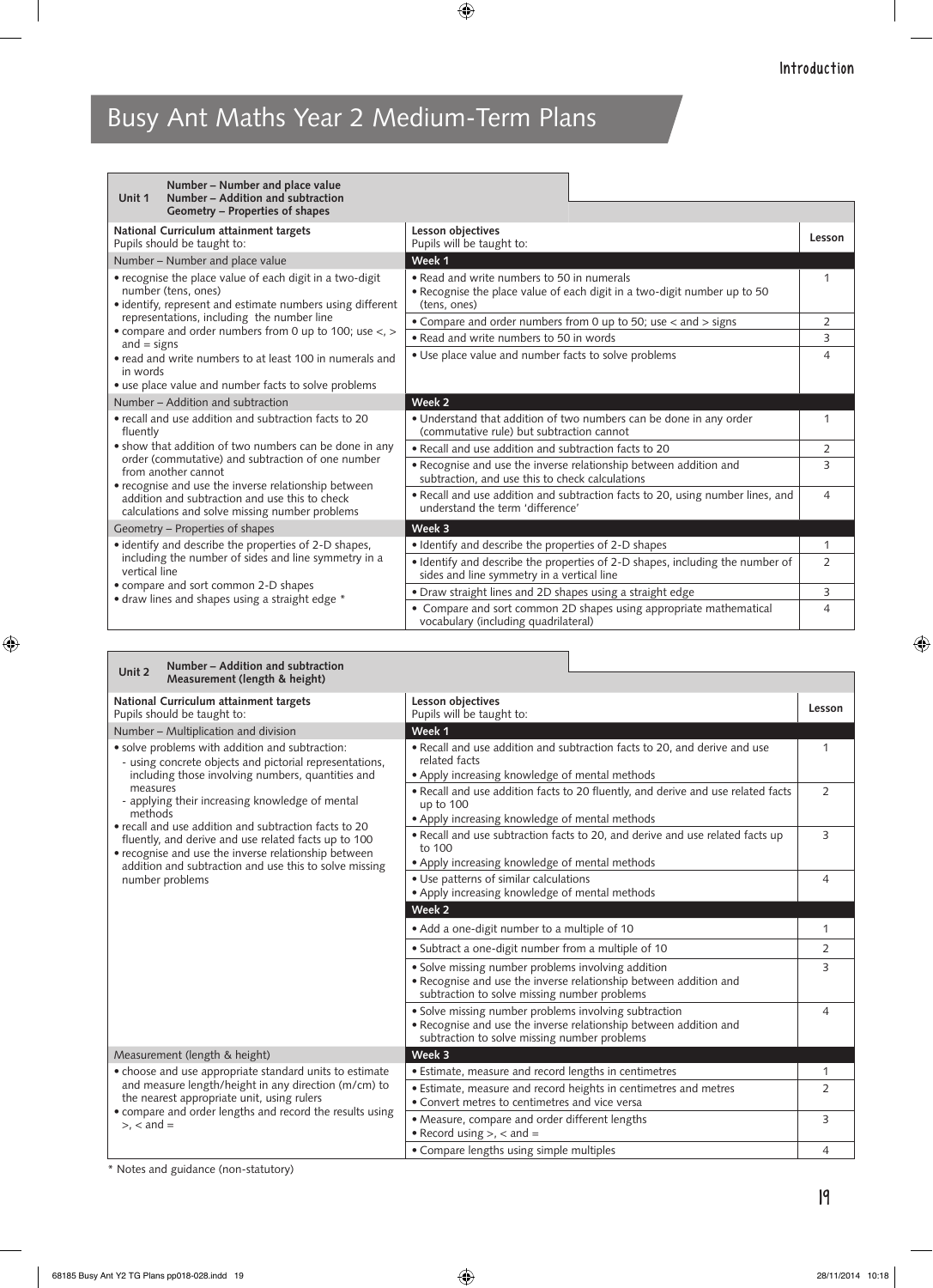| Number - Multiplication and division, including Number and place value<br>Unit 3<br>Geometry - Position and direction                                                                                                                                                                                                                                                                                                                                             |                                                                                                                                                                                                                                                                                             |                |
|-------------------------------------------------------------------------------------------------------------------------------------------------------------------------------------------------------------------------------------------------------------------------------------------------------------------------------------------------------------------------------------------------------------------------------------------------------------------|---------------------------------------------------------------------------------------------------------------------------------------------------------------------------------------------------------------------------------------------------------------------------------------------|----------------|
|                                                                                                                                                                                                                                                                                                                                                                                                                                                                   |                                                                                                                                                                                                                                                                                             |                |
| National Curriculum attainment targets<br>Pupils should be taught to:                                                                                                                                                                                                                                                                                                                                                                                             | Lesson objectives<br>Pupils will be taught to:                                                                                                                                                                                                                                              | Lesson         |
| Number - Multiplication and division                                                                                                                                                                                                                                                                                                                                                                                                                              | Week 1                                                                                                                                                                                                                                                                                      |                |
| • calculate mathematical statements for multiplication                                                                                                                                                                                                                                                                                                                                                                                                            | • Count in steps of 2                                                                                                                                                                                                                                                                       | 1              |
| and division within the multiplication tables and write<br>them using the multiplication $(x)$ , division $(\div)$ and<br>equals $(=)$ signs<br>. show that multiplication of two numbers can be done in<br>any order (commutative) and division of one number by<br>another cannot<br>• solve problems involving multiplication and division,<br>using materials, arrays, repeated addition, mental<br>methods, and multiplication and division facts, including | • Calculate mathematical statements for multiplication within the 2 times<br>table and write them using the multiplication $(x)$ and equals $(=)$ signs<br>• Show that multiplication of two numbers can be done in any order<br>(commutative)                                              | $\overline{2}$ |
|                                                                                                                                                                                                                                                                                                                                                                                                                                                                   | • Calculate mathematical statements for division within the 2 times table and<br>write them using the division $\leftrightarrow$ and equals $(=)$ signs<br>• Show that multiplication of two numbers can be done in any order<br>(commutative) and division of one number by another cannot | 3              |
| problems in contexts                                                                                                                                                                                                                                                                                                                                                                                                                                              | · Solve problems involving multiplication and division, using materials,<br>arrays, repeated addition, mental methods, and multiplication and division<br>facts, including problems in contexts                                                                                             | 4              |
| Number - Number and place value                                                                                                                                                                                                                                                                                                                                                                                                                                   | Week <sub>2</sub>                                                                                                                                                                                                                                                                           |                |
| • count in steps of 2 and 5 from 0, forward and backward                                                                                                                                                                                                                                                                                                                                                                                                          | • Count in steps of 5                                                                                                                                                                                                                                                                       | 1              |
|                                                                                                                                                                                                                                                                                                                                                                                                                                                                   | • Calculate mathematical statements for multiplication within the 5 times<br>table and write them using the multiplication $(x)$ and equals $(=)$ signs<br>• Show that multiplication of two numbers can be done in any order<br>(commutative)                                              | $\overline{2}$ |
|                                                                                                                                                                                                                                                                                                                                                                                                                                                                   | • Calculate mathematical statements for division within the 5 times table and<br>write them using the division $\leftrightarrow$ and equals $(=)$ signs<br>• Show that multiplication of two numbers can be done in any order<br>(commutative) and division of one number by another cannot | 3              |
|                                                                                                                                                                                                                                                                                                                                                                                                                                                                   | • Solve problems involving multiplication and division, using materials,<br>arrays, repeated addition, mental methods, and multiplication and division<br>facts, including problems in contexts                                                                                             | $\overline{4}$ |
| Geometry - Position and direction                                                                                                                                                                                                                                                                                                                                                                                                                                 | Week 3                                                                                                                                                                                                                                                                                      |                |
| • order and arrange combinations of mathematical<br>objects in patterns and sequences                                                                                                                                                                                                                                                                                                                                                                             | · Identify patterns and sequences involving 2-D shapes to make predictions<br>about what comes next                                                                                                                                                                                         | 1              |
| • use mathematical vocabulary to describe position,                                                                                                                                                                                                                                                                                                                                                                                                               | • Order and arrange mathematical shapes to create patterns and sequences                                                                                                                                                                                                                    | 2              |
| direction and movement, including movement in a<br>straight line                                                                                                                                                                                                                                                                                                                                                                                                  | • Describe and find the position of a square on a grid of squares with the<br>rows and columns labelled                                                                                                                                                                                     | 3              |
|                                                                                                                                                                                                                                                                                                                                                                                                                                                                   | . Describe direction using mathematical language (North, South, East, West)                                                                                                                                                                                                                 | $\overline{4}$ |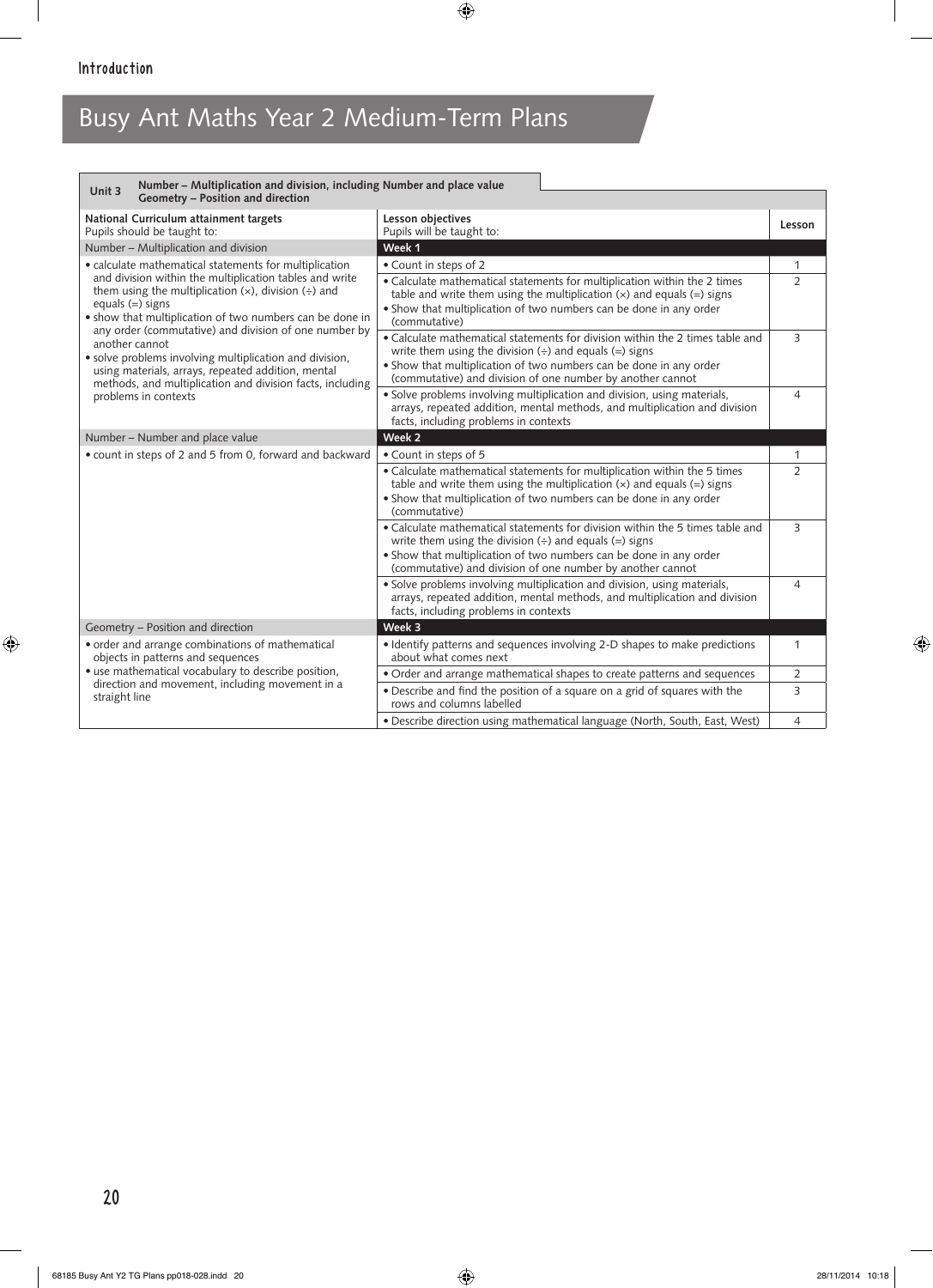| Number - Multiplication and division, including Number and place value<br>Number - Fractions<br>Unit 4<br><b>Measurement (time)</b>                                                                                                                               |                                                                                                                                                                                                                                                                                                         |                |
|-------------------------------------------------------------------------------------------------------------------------------------------------------------------------------------------------------------------------------------------------------------------|---------------------------------------------------------------------------------------------------------------------------------------------------------------------------------------------------------------------------------------------------------------------------------------------------------|----------------|
| National Curriculum attainment targets<br>Pupils should be taught to:                                                                                                                                                                                             | Lesson objectives<br>Pupils will be taught to:                                                                                                                                                                                                                                                          | Lesson         |
| Number - Multiplication and division                                                                                                                                                                                                                              | Week 1                                                                                                                                                                                                                                                                                                  |                |
| • calculate mathematical statements for multiplication                                                                                                                                                                                                            | • Count in steps of 10                                                                                                                                                                                                                                                                                  | 1              |
| and division within the multiplication tables and write<br>them using the multiplication $(x)$ , division $(\div)$ and<br>equals $(=)$ signs<br>• show that multiplication of two numbers can be done in<br>any order (commutative) and division of one number by | • Calculate mathematical statements for multiplication within the 10 times<br>table and write them using the multiplication $(x)$ and equals $(=)$ signs<br>• Show that multiplication of two numbers can be done in any order<br>(commutative)                                                         | $\overline{2}$ |
| another cannot<br>· solve problems involving multiplication and division,<br>using materials, arrays, repeated addition, mental<br>methods, and multiplication and division facts, including<br>problems in contexts                                              | • Calculate mathematical statements for division within the 10 times table<br>and write them using the division $\leftrightarrow$ and equals $\left(=\right)$ signs<br>• Show that multiplication of two numbers can be done in any order<br>(commutative) and division of one number by another cannot | 3              |
| Number – Number and place value                                                                                                                                                                                                                                   |                                                                                                                                                                                                                                                                                                         |                |
| • count in steps of 2 and 5 from 0, and in tens from any<br>number, forward and backward                                                                                                                                                                          | · Solve problems involving multiplication and division, using materials,<br>arrays, repeated addition, mental methods, and multiplication and division<br>facts, including problems in contexts                                                                                                         | $\overline{4}$ |
| Number - Fractions                                                                                                                                                                                                                                                | Week 2                                                                                                                                                                                                                                                                                                  |                |
| • recognise, find, name and write fractions $\frac{1}{3}$ , $\frac{1}{4}$ , $\frac{2}{4}$ and $\frac{3}{4}$ of<br>a length, shape, set of objects or quantity                                                                                                     | • Recognise, find, name and write fractions $\frac{1}{2}$ , $\frac{1}{4}$ , $\frac{2}{4}$ and $\frac{3}{4}$ of a shape                                                                                                                                                                                  | $\mathbf{1}$   |
| • write simple fractions for example, $\frac{1}{2}$ of 6 = 3 and<br>recognise the equivalence of $\frac{2}{4}$ and $\frac{1}{2}$                                                                                                                                  | • Recognise, find, name and write fractions $\frac{1}{2}$ , $\frac{1}{4}$ , $\frac{2}{4}$ and $\frac{3}{4}$ of a shape<br>• Recognise that two quarters are the same as one half                                                                                                                        | $\overline{2}$ |
|                                                                                                                                                                                                                                                                   | • Find half of a set of objects<br>· Identify the total number of objects when half is known                                                                                                                                                                                                            | 3              |
|                                                                                                                                                                                                                                                                   | • Find a quarter and three-quarters of a set of objects<br>• Identify the total number of objects when a quarter of three-quarters is<br>known                                                                                                                                                          | $\overline{4}$ |
| Measurement (time)                                                                                                                                                                                                                                                | Week 3                                                                                                                                                                                                                                                                                                  |                |
| • tell and write the time to five minutes, including quarter<br>past/to the hour and draw the hands on a clock face to                                                                                                                                            | . Tell and write the time to quarter past the hour<br>• Draw the hands on a clock face to show these times                                                                                                                                                                                              | $\mathbf{1}$   |
| show these times<br>• know the number of minutes in an hour                                                                                                                                                                                                       | • Tell and write the time to quarter to the hour<br>• Draw the hands on a clock face to show these times                                                                                                                                                                                                | 2              |
|                                                                                                                                                                                                                                                                   |                                                                                                                                                                                                                                                                                                         |                |
|                                                                                                                                                                                                                                                                   | . Tell and write the time to quarter past and quarter to the hour<br>• Draw the hands on a clock face to show these times                                                                                                                                                                               | 3              |

\* Notes and guidance (non-statutory)

 $\blacksquare$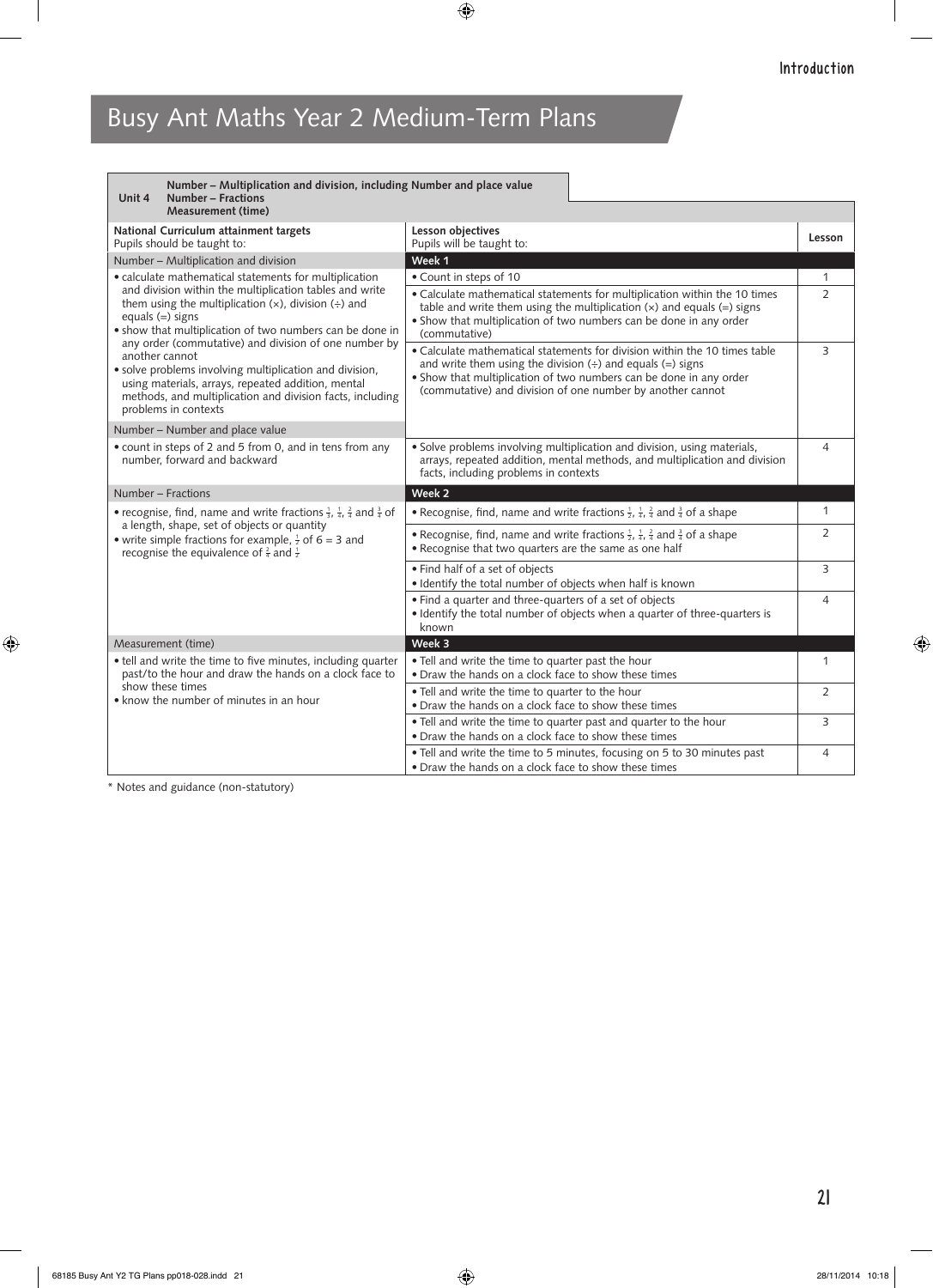| Number – Number and place value<br>Number - Addition and subtraction, including Measurement (money)<br>Unit 5                                                                                                                                                             |                                                                                                                        |                |  |
|---------------------------------------------------------------------------------------------------------------------------------------------------------------------------------------------------------------------------------------------------------------------------|------------------------------------------------------------------------------------------------------------------------|----------------|--|
| Geometry - Properties of shapes                                                                                                                                                                                                                                           |                                                                                                                        |                |  |
| National Curriculum attainment targets<br>Pupils should be taught to:                                                                                                                                                                                                     | Lesson objectives<br>Pupils will be taught to:                                                                         | Lesson         |  |
| Number – Number and place value                                                                                                                                                                                                                                           | Week 1                                                                                                                 |                |  |
| • count in steps of 3 from 0, forward and backward                                                                                                                                                                                                                        | • Count in steps of 3                                                                                                  |                |  |
| • identify, represent and estimate numbers using different<br>representations, including the number line                                                                                                                                                                  | • Read and write numbers to 100 in numerals and in words                                                               | 2              |  |
| • compare and order numbers from 0 up to 100; use $\lt$ , $>$                                                                                                                                                                                                             | • Compare and order numbers from 0 up to 100; use $\lt$ , $>$ and = signs                                              | 3              |  |
| and $=$ signs                                                                                                                                                                                                                                                             | • Estimate numbers using a number line                                                                                 | $\overline{4}$ |  |
| • read and write numbers to at least 100 in numerals and<br>in words                                                                                                                                                                                                      |                                                                                                                        |                |  |
| Number – Addition and subtraction                                                                                                                                                                                                                                         | Week 2                                                                                                                 |                |  |
| • solve problems with addition and subtraction:                                                                                                                                                                                                                           | • Add two-digit numbers and ones                                                                                       |                |  |
| - using concrete objects and pictorial representations,                                                                                                                                                                                                                   | · Subtract two-digit numbers and ones                                                                                  |                |  |
| including those involving numbers, quantities and<br>measures<br>- applying their increasing knowledge of mental<br>methods<br>• add and subtract numbers using concrete objects,<br>pictorial representations, and mentally, including:<br>- a two-digit number and ones | . Double numbers to 20                                                                                                 | 3              |  |
| Measurement (money)                                                                                                                                                                                                                                                       |                                                                                                                        |                |  |
| • recognise and use symbols for pounds $(f)$ and pence<br>(p); combine amounts to make a particular value                                                                                                                                                                 | $\bullet$ Recognise and use symbols for pounds ( $\pm$ ) and pence (p)<br>• Combine amounts to make a particular value | 4              |  |
| <b>Statistics</b>                                                                                                                                                                                                                                                         | Week 3                                                                                                                 |                |  |
| • identify and describe the properties of 3-D shapes,<br>including the number of edges, vertices and faces                                                                                                                                                                | · Identify and describe the properties of 3-D shapes, including the number of<br>edges, vertices and faces             | 1              |  |
| • identify 2-D shapes on the surface of 3-D shapes.                                                                                                                                                                                                                       | · Identify 2-D shapes on the surface of 3-D shapes                                                                     | $\overline{2}$ |  |
| [for example, a circle on a cylinder and a triangle on a<br>pyramid]                                                                                                                                                                                                      | • Compare and sort common 2-D and 3-D shapes                                                                           | 3              |  |
| • compare and sort common 2-D and 3-D shapes and<br>everyday objects                                                                                                                                                                                                      | • Compare and sort common 2-D and 3-D shapes and everyday objects                                                      | 4              |  |

| Number – Multiplication and division, including Number and place value<br>Unit 6<br><b>Measurement (mass)</b>                                                                                                                                                                                                                                              |                                                                                                                   |                |
|------------------------------------------------------------------------------------------------------------------------------------------------------------------------------------------------------------------------------------------------------------------------------------------------------------------------------------------------------------|-------------------------------------------------------------------------------------------------------------------|----------------|
| National Curriculum attainment targets<br>Pupils should be taught to:                                                                                                                                                                                                                                                                                      | Lesson objectives<br>Pupils will be taught to:                                                                    | Lesson         |
| Number - Multiplication and division                                                                                                                                                                                                                                                                                                                       | Week 1                                                                                                            |                |
| • recall and use multiplication and division facts for the<br>2, 5 and 10 multiplication tables, including recognising                                                                                                                                                                                                                                     | • Count in steps of 2 and 5 from 0, forward and backward<br>• Count in tens from any number, forward and backward |                |
| odd and even numbers<br>• calculate mathematical statements for multiplication<br>and division within the multiplication tables and write<br>them using the multiplication $(x)$ , division $\left(\div\right)$ and<br>equals $(=)$ signs<br>• solve problems involving multiplication and division,<br>using materials, arrays, repeated addition, mental | . Recall and use multiplication facts for the 2 multiplication table                                              | 2              |
|                                                                                                                                                                                                                                                                                                                                                            | • Recall and use multiplication and division facts for the 2 multiplication table                                 | 3              |
|                                                                                                                                                                                                                                                                                                                                                            | • Recall and use multiplication facts for the 5 multiplication table                                              | 4              |
|                                                                                                                                                                                                                                                                                                                                                            | Week 2                                                                                                            |                |
|                                                                                                                                                                                                                                                                                                                                                            | • Recall and use multiplication and division facts for the 5 multiplication table                                 | $\mathbf{1}$   |
| methods, and multiplication and division facts, including                                                                                                                                                                                                                                                                                                  | . Recall and use multiplication facts for the 10 multiplication table                                             | 2              |
| problems in contexts                                                                                                                                                                                                                                                                                                                                       | . Recall and use multiplication and division facts for the 10 multiplication                                      | 3              |
| Number - Number and place value                                                                                                                                                                                                                                                                                                                            | table                                                                                                             |                |
| • count in steps of 2 and 5 from 0, and in tens from any<br>number, forward and backward                                                                                                                                                                                                                                                                   | • Solve problems involving multiplication and division, using arrays                                              | $\overline{4}$ |
| Measurement (mass)                                                                                                                                                                                                                                                                                                                                         | Week 3                                                                                                            |                |
| • choose and use appropriate standard units to estimate                                                                                                                                                                                                                                                                                                    | • Estimate, measure and record mass in kilograms                                                                  | 1              |
| and measure mass ( $kg/g$ ) to the nearest appropriate<br>unit, using scales                                                                                                                                                                                                                                                                               | • Estimate, measure and record masses in grams and kilograms<br>• Convert kilograms to grams and vice versa       | 2              |
| • compare and order mass and record the results using >,<br>$\epsilon$ and $=$                                                                                                                                                                                                                                                                             | • Measure, compare and order different masses<br>• Record using $>$ , $<$ and $=$                                 | 3              |
|                                                                                                                                                                                                                                                                                                                                                            | • Compare mass using simple multipless                                                                            | 4              |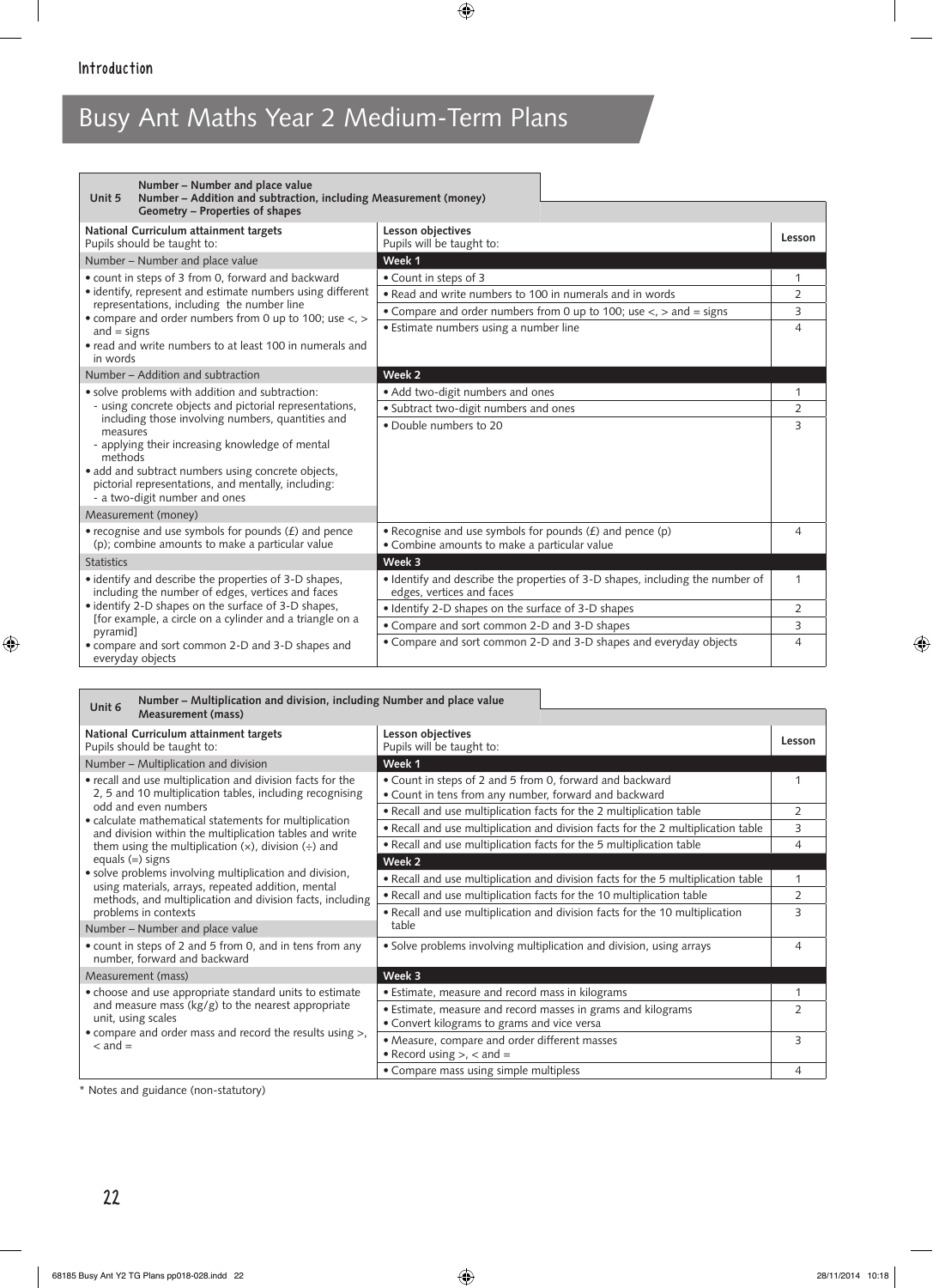| Number - Addition and subtraction<br>Unit 7<br>Number – Addition and subtraction, including Measurement (money)<br><b>Statistics</b>                                                                                         |                                                                                                     |                |
|------------------------------------------------------------------------------------------------------------------------------------------------------------------------------------------------------------------------------|-----------------------------------------------------------------------------------------------------|----------------|
| National Curriculum attainment targets<br>Pupils should be taught to:                                                                                                                                                        | Lesson objectives<br>Pupils will be taught to:                                                      | Lesson         |
| Number – Addition and subtraction                                                                                                                                                                                            | Week 1                                                                                              |                |
| • add and subtract numbers using concrete objects,                                                                                                                                                                           | · Add two-digit numbers and tens                                                                    | 1              |
| pictorial representations, and mentally, including:<br>- a two-digit number and tens                                                                                                                                         | • Subtract two-digit numbers and tens                                                               | $\overline{2}$ |
| - adding three one-digit numbers<br>• show that addition of two numbers can be done in any                                                                                                                                   | • Find missing numbers when multiples of 10 are added to or subtracted<br>from two-digit numbers    | 3              |
| order (commutative) and subtraction of one number<br>from another cannot                                                                                                                                                     | • Add three one-digit numbers<br>• Show that addition can be done in any order                      | 4              |
| • recognise and use the inverse relationship between<br>addition and subtraction and use this to check<br>calculations and solve missing number problems                                                                     |                                                                                                     |                |
| Number – Addition and subtraction                                                                                                                                                                                            | Week <sub>2</sub>                                                                                   |                |
| • solve problems with addition and subtraction:                                                                                                                                                                              | • Add a 'near multiple of 10' to a two-digit number                                                 | 1              |
| - using concrete objects and pictorial representations,<br>including those involving numbers                                                                                                                                 | · Subtract a 'near multiple of 10' from a two-digit number                                          | $\overline{2}$ |
| - applying their increasing knowledge of mental<br>methods                                                                                                                                                                   | • Find different combinations of coins that equal the same amounts of<br>money                      | 3              |
| • add and subtract numbers using concrete objects,<br>pictorial representations, and mentally                                                                                                                                |                                                                                                     |                |
| Measurement (money)                                                                                                                                                                                                          |                                                                                                     |                |
| • find different combinations of coins that equal the same<br>amounts of money<br>• solve simple problems in a practical context involving<br>addition and subtraction of money of the same unit.<br>including giving change | • Solve practical money problems, including giving change                                           | 4              |
| <b>Statistics</b>                                                                                                                                                                                                            | Week 3                                                                                              |                |
| • interpret and construct tally charts and simple tables<br>• ask and answer simple questions by counting the                                                                                                                | • Sort objects into groups, counting the number of objects in each category<br>and comparing totals | 1              |
| number of objects in each category and sorting the                                                                                                                                                                           | • Construct a tally chart from a Carroll Diagram and vice versa                                     | $\overline{2}$ |
| categories by quantity<br>• ask and answer questions about totalling and                                                                                                                                                     | • Interpret and construct a simple frequency table                                                  | 3              |
| comparing categorical data                                                                                                                                                                                                   | • Sort information using a Venn Diagram                                                             | $\overline{4}$ |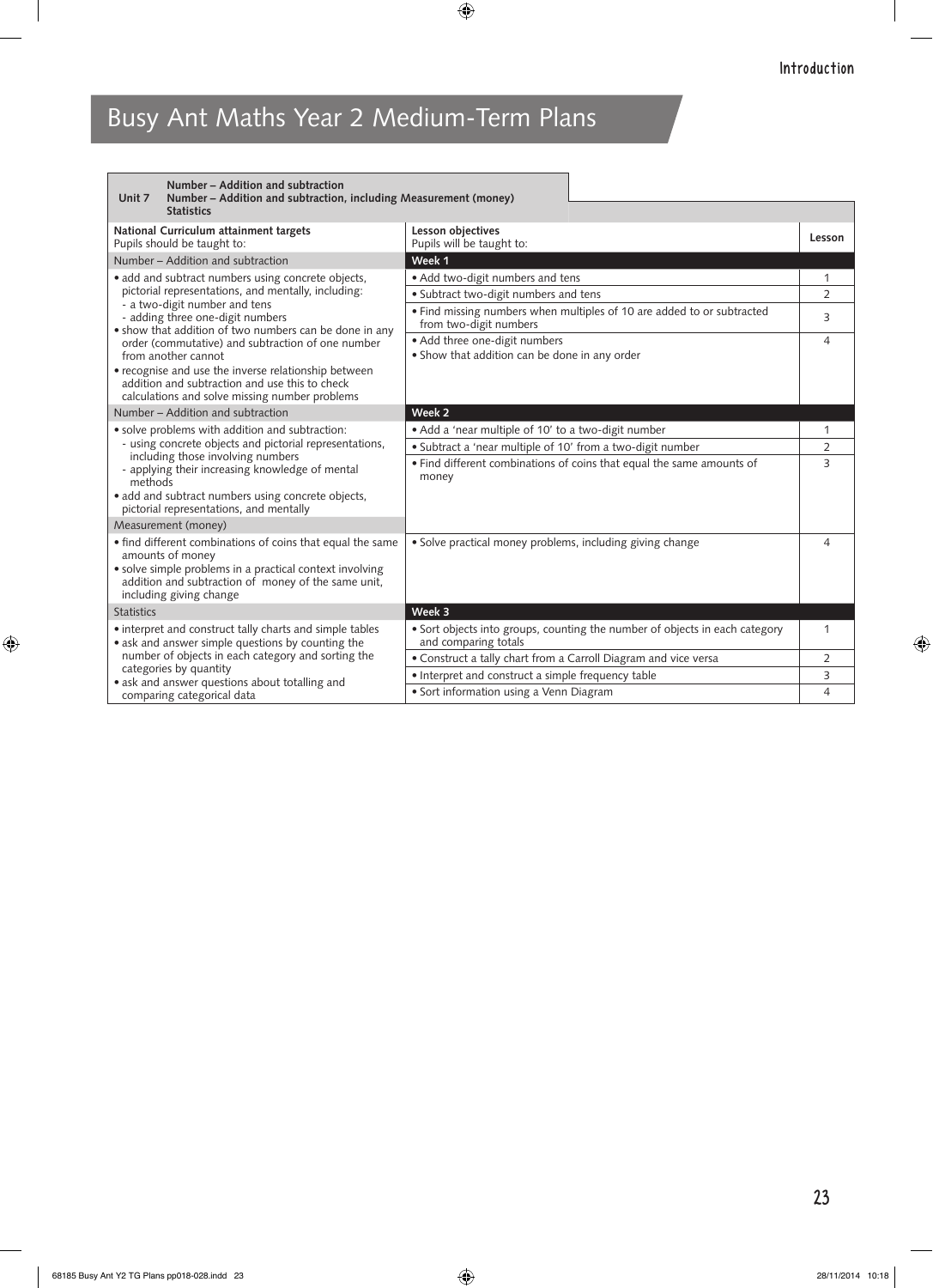| Number – Multiplication and division, including Number and place value<br><b>Number - Fractions</b><br>Unit 8                                                                                                                                                                                                                                            |                                                                                                                                                                                                                                                                                               |                |
|----------------------------------------------------------------------------------------------------------------------------------------------------------------------------------------------------------------------------------------------------------------------------------------------------------------------------------------------------------|-----------------------------------------------------------------------------------------------------------------------------------------------------------------------------------------------------------------------------------------------------------------------------------------------|----------------|
| Measurement (volume and capacity)                                                                                                                                                                                                                                                                                                                        |                                                                                                                                                                                                                                                                                               |                |
| National Curriculum attainment targets<br>Pupils should be taught to:                                                                                                                                                                                                                                                                                    | Lesson objectives<br>Pupils will be taught to:                                                                                                                                                                                                                                                | Lesson         |
| Number - Multiplication and division                                                                                                                                                                                                                                                                                                                     | Week 1                                                                                                                                                                                                                                                                                        |                |
| • recall and use multiplication and division facts for the<br>2, 5 and 10 multiplication tables, including recognising<br>odd and even numbers                                                                                                                                                                                                           | • Count in steps of 2, 5 and 10<br>• Recognise odd and even numbers                                                                                                                                                                                                                           | 1              |
| • calculate mathematical statements for multiplication<br>and division within the multiplication tables and write<br>them using the multiplication $(x)$ , division $\left(\div\right)$ and<br>equals $(=)$ signs<br>. show that multiplication of two numbers can be done in<br>any order (commutative) and division of one number by<br>another cannot | . Recall and use multiplication and division facts for the 2 multiplication<br>tables                                                                                                                                                                                                         | $\overline{2}$ |
|                                                                                                                                                                                                                                                                                                                                                          | • Calculate mathematical statements for multiplication and division within<br>the multiplication tables and write them using the multiplication $(x)$ ,<br>division $\left(\div\right)$ and equals $\left(=\right)$ signs                                                                     |                |
|                                                                                                                                                                                                                                                                                                                                                          | . Recall and use multiplication and division facts for the 5 multiplication<br>tables                                                                                                                                                                                                         | 3              |
|                                                                                                                                                                                                                                                                                                                                                          | • Calculate mathematical statements for multiplication and division within<br>the multiplication tables and write them using the multiplication (x),<br>division $(\div)$ and equals $(=)$ signs                                                                                              |                |
| Number - Number and place value                                                                                                                                                                                                                                                                                                                          | . show that multiplication of two numbers can be done in any order<br>(commutative) and division of one number by another cannot                                                                                                                                                              |                |
| • count in steps of 2 and 5 from 0, and in tens from any<br>number, forward and backward                                                                                                                                                                                                                                                                 | • Recall and use multiplication and division facts for the 10 multiplication<br>tables<br>• Calculate mathematical statements for multiplication and division within<br>the multiplication tables and write them using the multiplication $(x)$ ,<br>division $(\div)$ and equals $(=)$ signs | 4              |
| Number - Fractions                                                                                                                                                                                                                                                                                                                                       | Week 2                                                                                                                                                                                                                                                                                        |                |
| • recognise, find, name and write fractions $\frac{1}{3}$ , $\frac{1}{4}$ , $\frac{2}{4}$ and $\frac{3}{4}$ of                                                                                                                                                                                                                                           | • Find $\frac{1}{4}$ , $\frac{1}{2}$ and $\frac{3}{4}$ of a length                                                                                                                                                                                                                            | 1              |
| a length, shape, set of objects or quantity<br>• write simple fractions for example, $\frac{1}{2}$ of 6 = 3 and<br>recognise the equivalence of $\frac{2}{4}$ and $\frac{1}{2}$                                                                                                                                                                          | • Recognise $\frac{1}{3}$ , $\frac{2}{3}$ and $\frac{3}{3}$ of a shape<br>• Find $\frac{1}{3}$ and $\frac{2}{3}$ of a length, set of objects or quantity                                                                                                                                      | $\overline{2}$ |
|                                                                                                                                                                                                                                                                                                                                                          | • Recognise $\frac{1}{3}$ , $\frac{2}{3}$ and $\frac{3}{3}$ of a shape<br>• Find $\frac{1}{3}$ and $\frac{2}{3}$ of a length, set of objects or quantity                                                                                                                                      | 3              |
|                                                                                                                                                                                                                                                                                                                                                          | • Link fractions to division and multiplication                                                                                                                                                                                                                                               | $\overline{4}$ |
| Measurement (volume and capacity)                                                                                                                                                                                                                                                                                                                        | Week 3                                                                                                                                                                                                                                                                                        |                |
| • choose and use appropriate standard units to estimate<br>and measure capacity (litres/ml) to the nearest                                                                                                                                                                                                                                               | · Estimate, measure and record capacity in litres and millilitres                                                                                                                                                                                                                             | 1              |
| appropriate unit, using measuring vessels<br>• compare and order volume/capacity and record the                                                                                                                                                                                                                                                          | • Measure, compare and order different capacities<br>• Convert from litres to millilitres and vice versa                                                                                                                                                                                      | $\overline{2}$ |
| results using $>$ , < and =                                                                                                                                                                                                                                                                                                                              | • Measure, compare and order different liquid volumes in litres and millilitres<br>• Record using $>$ , $<$ and $=$                                                                                                                                                                           | 3              |
|                                                                                                                                                                                                                                                                                                                                                          | • Compare capacity and volume using simple multiples                                                                                                                                                                                                                                          | $\overline{4}$ |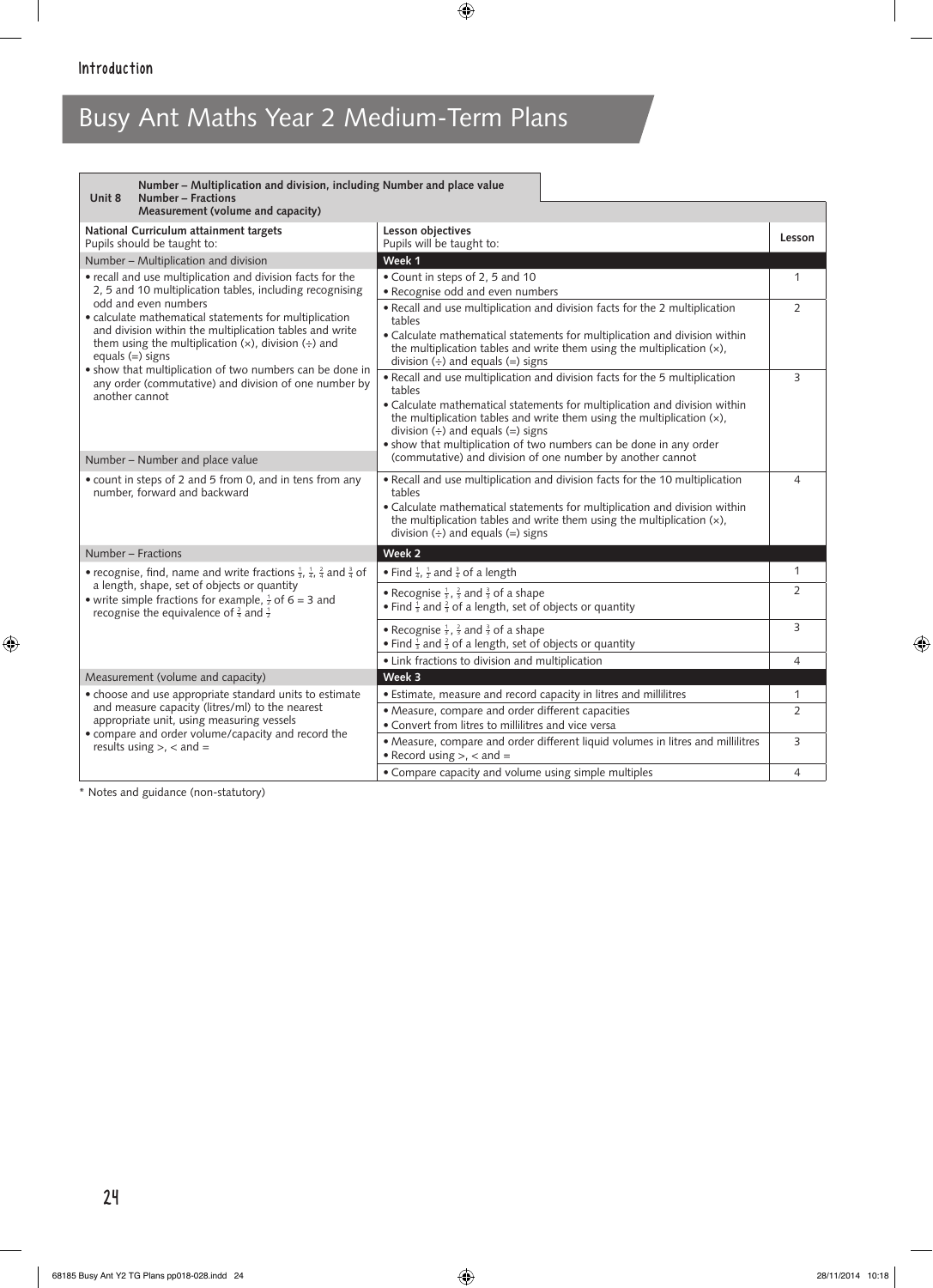| Number – Number and place value<br>Number - Addition and subtraction<br>Unit 9                                                                                                                                                                                                    |                                                                                                                                                                                                           |                |
|-----------------------------------------------------------------------------------------------------------------------------------------------------------------------------------------------------------------------------------------------------------------------------------|-----------------------------------------------------------------------------------------------------------------------------------------------------------------------------------------------------------|----------------|
| Geometry - Position and direction                                                                                                                                                                                                                                                 |                                                                                                                                                                                                           |                |
| National Curriculum attainment targets<br>Pupils should be taught to:                                                                                                                                                                                                             | Lesson objectives<br>Pupils will be taught to:                                                                                                                                                            | Lesson         |
| Number - Number and place value                                                                                                                                                                                                                                                   | Week 1                                                                                                                                                                                                    |                |
| • count in steps of 3 from 0, forward and backward<br>• recognise the place value of each digit in a two-digit<br>number (tens, ones)<br>• compare and order numbers from 0 up to 100; use $\lt$ , $>$                                                                            | • Count in steps of 3                                                                                                                                                                                     | 1              |
|                                                                                                                                                                                                                                                                                   | . Recognise the place value of each digit in a two-digit number up to 100                                                                                                                                 | 2              |
|                                                                                                                                                                                                                                                                                   | • Compare and order numbers from 0 up to 100; use $\lt$ , $>$ and $=$ signs                                                                                                                               | 3              |
| and $=$ signs                                                                                                                                                                                                                                                                     | • Use place value and number facts to solve problems                                                                                                                                                      | 4              |
| • use place value and number facts to solve problems                                                                                                                                                                                                                              |                                                                                                                                                                                                           |                |
| Number – Addition and subtraction                                                                                                                                                                                                                                                 | Week 2                                                                                                                                                                                                    |                |
| • add and subtract numbers using concrete objects,                                                                                                                                                                                                                                | • Add two two-digit numbers using the 1-100 number square                                                                                                                                                 | 1              |
| pictorial representations, and mentally, including:                                                                                                                                                                                                                               | • Add two two-digit numbers using the empty number line                                                                                                                                                   | 2              |
| - two two-digit numbers<br>• show that addition of two numbers can be done in any                                                                                                                                                                                                 | • Subtract two two-digit numbers using the 1-100 number square                                                                                                                                            | 3              |
| order (commutative) and subtraction of one number<br>from another cannot<br>• recognise and use the inverse relationship between<br>addition and subtraction and use this to check<br>calculations                                                                                | • Subtract two two-digit numbers using the empty number line                                                                                                                                              | 4              |
| Geometry - Position and direction                                                                                                                                                                                                                                                 | Week 3                                                                                                                                                                                                    |                |
| • use mathematical vocabulary to describe position,<br>direction and movement, including movement in a<br>straight line and distinguishing between rotation as a<br>turn and in terms of right angles for quarter, half and<br>three-quarter turns (clockwise and anti-clockwise) | • Use mathematical vocabulary to describe rotation as a turn for quarter, half<br>and three-quarter turns (clockwise and anti-clockwise)                                                                  | $\mathbf 1$    |
|                                                                                                                                                                                                                                                                                   | • Use mathematical vocabulary to describe movement and distinguish<br>between rotation as a turn and in terms of right angles for quarter, half<br>and three-quarter turns (clockwise and anti-clockwise) | $\overline{2}$ |
|                                                                                                                                                                                                                                                                                   | • Use mathematical vocabulary to describe position, direction and movement                                                                                                                                | 3              |
|                                                                                                                                                                                                                                                                                   | • Use mathematical vocabulary to give directions to navigate a course                                                                                                                                     | 4              |

\* Notes and guidance (non-statutory)

Г

| Number – Multiplication and division, including Number and place value<br><b>Unit 10</b><br>Measurement, including Temperature                                                                                                                                                                                                                                                                                                                                                                                                                                 |                                                                                                                                                                                                                                                            |                |
|----------------------------------------------------------------------------------------------------------------------------------------------------------------------------------------------------------------------------------------------------------------------------------------------------------------------------------------------------------------------------------------------------------------------------------------------------------------------------------------------------------------------------------------------------------------|------------------------------------------------------------------------------------------------------------------------------------------------------------------------------------------------------------------------------------------------------------|----------------|
| National Curriculum attainment targets<br>Pupils should be taught to:                                                                                                                                                                                                                                                                                                                                                                                                                                                                                          | Lesson objectives<br>Pupils will be taught to:                                                                                                                                                                                                             | Lesson         |
| Number - Multiplication and division                                                                                                                                                                                                                                                                                                                                                                                                                                                                                                                           | Week 1                                                                                                                                                                                                                                                     |                |
| • recall and use multiplication and division facts for the<br>2, 5 and 10 multiplication tables, including recognising<br>odd and even numbers<br>• calculate mathematical statements for multiplication<br>and division within the multiplication tables and write<br>them using the multiplication $(x)$ , division $(\div)$ and<br>equals $(=)$ signs<br>· solve problems involving multiplication and division,<br>using materials, arrays, repeated addition, mental<br>methods, and multiplication and division facts, including<br>problems in contexts | • Count in steps of 2 from 0                                                                                                                                                                                                                               | 1              |
|                                                                                                                                                                                                                                                                                                                                                                                                                                                                                                                                                                | . Recall and use multiplication and division facts for the 2 multiplication table                                                                                                                                                                          | 2              |
|                                                                                                                                                                                                                                                                                                                                                                                                                                                                                                                                                                | • Count in steps of 5 from 0                                                                                                                                                                                                                               | 3              |
|                                                                                                                                                                                                                                                                                                                                                                                                                                                                                                                                                                | . Recall and use multiplication and division facts for the 5 multiplication table                                                                                                                                                                          | $\overline{4}$ |
|                                                                                                                                                                                                                                                                                                                                                                                                                                                                                                                                                                | Week 2                                                                                                                                                                                                                                                     |                |
|                                                                                                                                                                                                                                                                                                                                                                                                                                                                                                                                                                | • Count in steps of 10 from 0                                                                                                                                                                                                                              | 1              |
|                                                                                                                                                                                                                                                                                                                                                                                                                                                                                                                                                                | . Recall and use multiplication and division facts for the 10 multiplication<br>table                                                                                                                                                                      | 2              |
|                                                                                                                                                                                                                                                                                                                                                                                                                                                                                                                                                                | • Recall and use multiplication and division facts for the 2, 5 and 10<br>multiplication tables<br>• Calculate mathematical statements for multiplication and division within<br>the multiplication tables and write them using the multiplication $(x)$ , | 3              |
| Number - Number and place value                                                                                                                                                                                                                                                                                                                                                                                                                                                                                                                                | division $\left(\div\right)$ and equals $\left(=\right)$ signs                                                                                                                                                                                             |                |
| • count in steps of 2 and 5 from 0, and in tens from any<br>number, forward and backward                                                                                                                                                                                                                                                                                                                                                                                                                                                                       | • Solve problems involving multiplication and division, using materials, arrays,<br>repeated addition, mental methods, and multiplication and division facts,<br>including problems in contexts                                                            | 4              |
| Measurement, including Temperature                                                                                                                                                                                                                                                                                                                                                                                                                                                                                                                             | Week 3                                                                                                                                                                                                                                                     |                |
| • choose and use appropriate standard units to estimate<br>and measure length/height in any direction (m/cm);<br>mass ( $kg/g$ ); temperature ( $°C$ ); capacity (litres/ml)<br>to the nearest appropriate unit, using rulers, scales,<br>thermometers and measuring vessels<br>• compare and order lengths, mass, volume/capacity and<br>record the results using $>$ , $<$ and $=$                                                                                                                                                                           | • Solve problems involving temperature                                                                                                                                                                                                                     | 1              |
|                                                                                                                                                                                                                                                                                                                                                                                                                                                                                                                                                                | • Solve problems which involve comparing, measuring and ordering length,<br>height and width<br>• Convert from centimetre to metres and vice versa                                                                                                         | 2              |
|                                                                                                                                                                                                                                                                                                                                                                                                                                                                                                                                                                | • Solve problems which involve comparing, measuring and ordering mass<br>• Convert from grams to kilograms and vice versa                                                                                                                                  | 3              |
|                                                                                                                                                                                                                                                                                                                                                                                                                                                                                                                                                                | · Solve problems which involve comparing, measuring and ordering capacity<br>and volume<br>• Convert from millilitres to litres and vice versa                                                                                                             | 4              |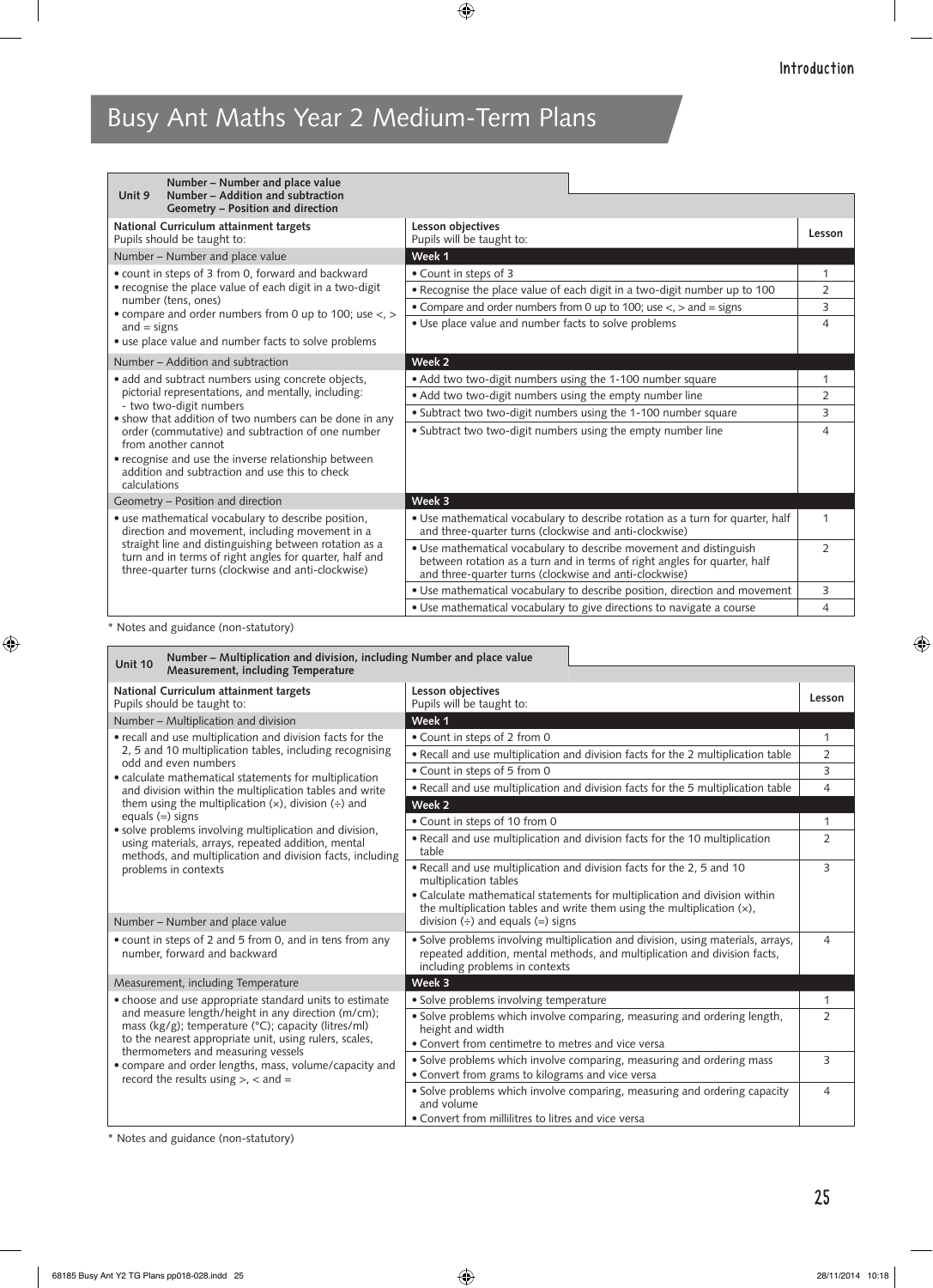| Number - Addition and subtraction<br>Unit 11<br>Number – Addition and subtraction                                                                                                                                                                                                                                                                                                                                                                      |                                                                                                                     |                |
|--------------------------------------------------------------------------------------------------------------------------------------------------------------------------------------------------------------------------------------------------------------------------------------------------------------------------------------------------------------------------------------------------------------------------------------------------------|---------------------------------------------------------------------------------------------------------------------|----------------|
| <b>Statistics</b>                                                                                                                                                                                                                                                                                                                                                                                                                                      |                                                                                                                     |                |
| National Curriculum attainment targets<br>Pupils should be taught to:                                                                                                                                                                                                                                                                                                                                                                                  | Lesson objectives<br>Pupils will be taught to:                                                                      | Lesson         |
| Number – Addition and subtraction                                                                                                                                                                                                                                                                                                                                                                                                                      | Week 1                                                                                                              |                |
| • solve problems with addition and subtraction:<br>- using concrete objects and pictorial representations<br>including those involving numbers, quantities and<br>measures<br>- applying their increasing knowledge of mental and<br>written methods<br>• add and subtract numbers using concrete objects,<br>pictorial representations, and mentally, including:<br>- two two-digit numbers<br>. show that addition of two numbers can be done in any | · Add two two-digit numbers using partitioning                                                                      | 1              |
|                                                                                                                                                                                                                                                                                                                                                                                                                                                        | • Solve problems with addition, applying an increasing knowledge of mental<br>and written methods - partitioning    | $\overline{2}$ |
|                                                                                                                                                                                                                                                                                                                                                                                                                                                        | • Subtract two two-digit numbers using partitioning                                                                 | 3              |
|                                                                                                                                                                                                                                                                                                                                                                                                                                                        | · Solve problems with subtraction, applying an increasing knowledge of<br>mental and written methods - partitioning | $\overline{4}$ |
|                                                                                                                                                                                                                                                                                                                                                                                                                                                        | Week 2                                                                                                              |                |
|                                                                                                                                                                                                                                                                                                                                                                                                                                                        | • Add two two-digit numbers using the expanded written method                                                       | 1              |
| order (commutative) and subtraction of one number<br>from another cannot                                                                                                                                                                                                                                                                                                                                                                               | · Subtract two two-digit numbers using the written method                                                           | $\overline{2}$ |
| • recognise and use the inverse relationship between<br>addition and subtraction and use this to check<br>calculations                                                                                                                                                                                                                                                                                                                                 | · Solve addition and subtraction problems using written methods                                                     | 3              |
|                                                                                                                                                                                                                                                                                                                                                                                                                                                        | • Solve addition and subtraction problems using mental and written methods                                          | $\overline{4}$ |
| • record addition and subtraction in columns to support<br>place value and prepare for formal written methods                                                                                                                                                                                                                                                                                                                                          |                                                                                                                     |                |
| with larger numbers *                                                                                                                                                                                                                                                                                                                                                                                                                                  |                                                                                                                     |                |
| <b>Statistics</b>                                                                                                                                                                                                                                                                                                                                                                                                                                      | Week 3                                                                                                              |                |
| • interpret and construct simple pictograms block                                                                                                                                                                                                                                                                                                                                                                                                      | • Make and use a block diagram to ask and answer questions about                                                    |                |
| diagrams and simple tables<br>· use many-to-one correspondence in pictograms with                                                                                                                                                                                                                                                                                                                                                                      | information gathered<br>• Compare pictograms and block diagrams                                                     |                |
| simple ratios of 2 *                                                                                                                                                                                                                                                                                                                                                                                                                                   | • Make and use a block diagram to ask and answer questions about                                                    | 2              |
| • ask and answer simple questions by counting the<br>number of objects in each category and sorting the<br>categories by quantity<br>• ask and answer questions about totalling and                                                                                                                                                                                                                                                                    | information gathered                                                                                                |                |
|                                                                                                                                                                                                                                                                                                                                                                                                                                                        | • Construct a simple pictogram and ask and answer questions from the<br>information collected                       | 3              |
| comparing categorical data                                                                                                                                                                                                                                                                                                                                                                                                                             | • Begin to compare different presentations of the same information                                                  | 4              |